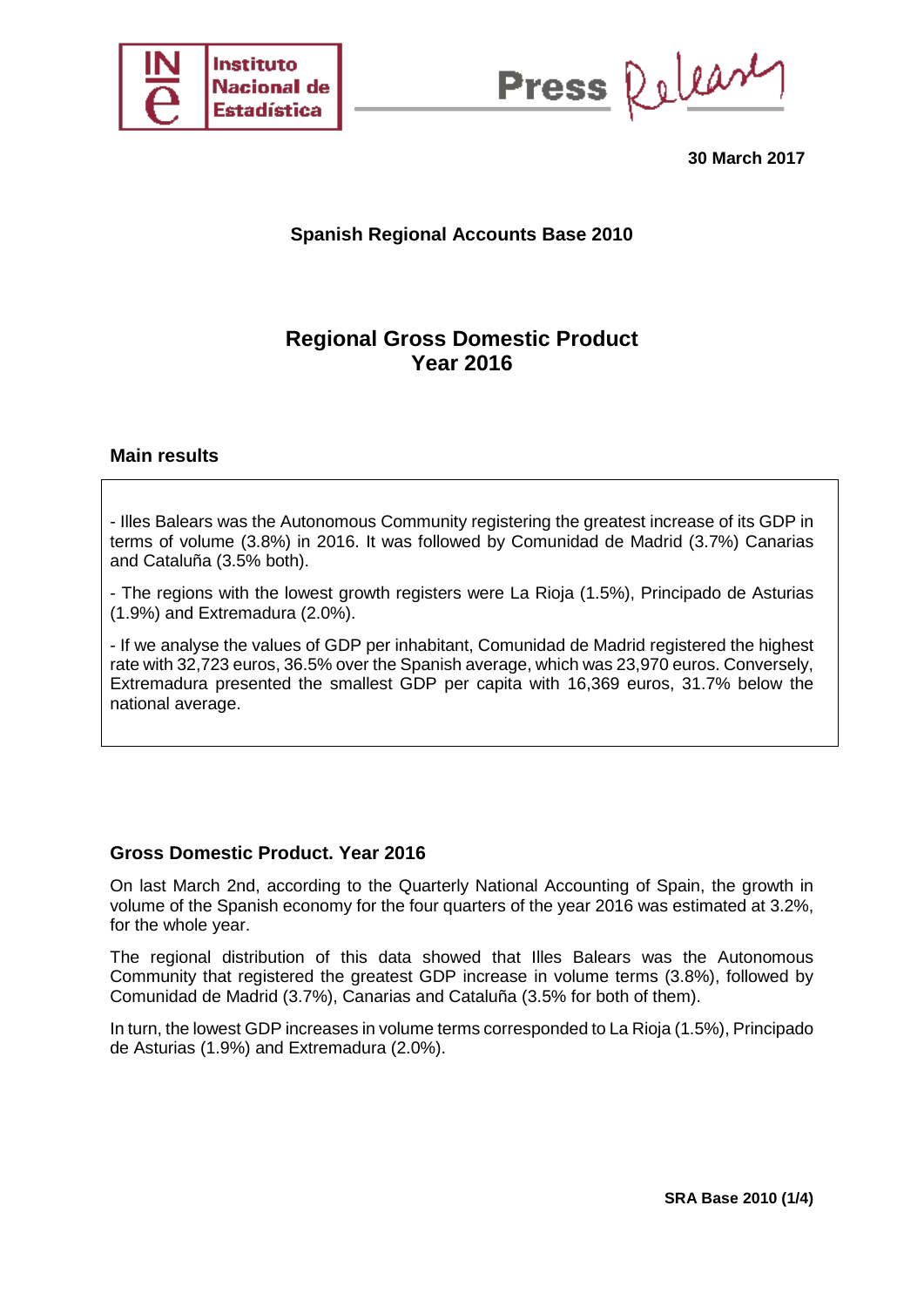

Practically, all the Autonomous Communities, including the two cities with a Statute of Autonomy, stood above the estimated figure for the whole 28-member European Union (EU-28), which was 1.9%. Only La Rioja and Principado de Asturias registered a lower increase than the European average.



#### **GDP annual growth rate in terms of volume 2016**

The greatest increase in the volume GDP variation rate recorded in Illes Balears, was due to an evolution in the *Services* sector that was significantly more favourable than the national one, and to a better behaviour of the *Construction* sector.

In turn, the smallest real variation of the GDP registered in La Rioja was affected to a great extent by the decrease, in terms of volume, in the added value associated to the Manufacturing industry.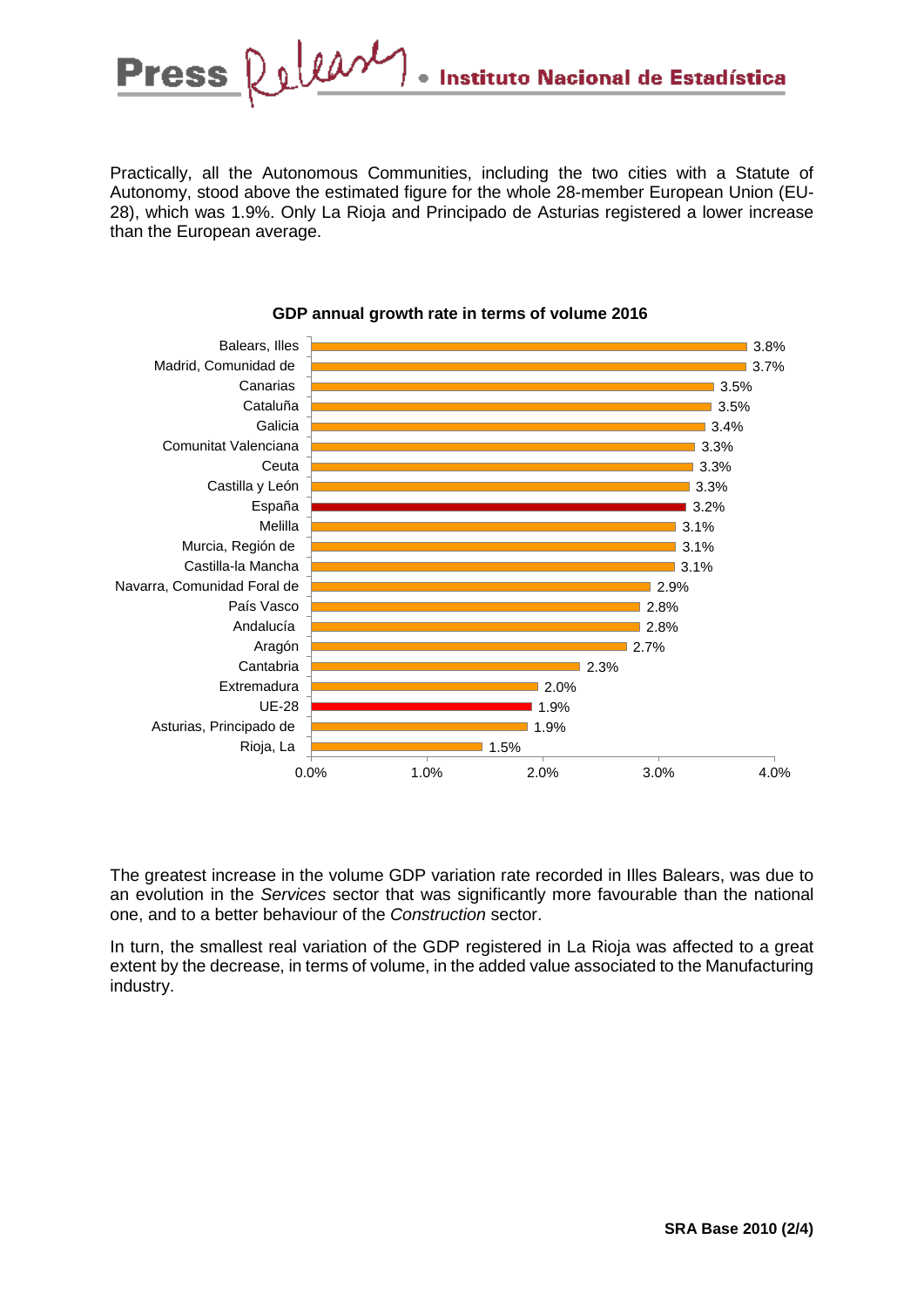## **GDP per inhabitant**

Comunidad de Madrid registered the higher nominal Gross Domestic Product per inhabitant in 2016, with 32,723 euros. It was followed by País Vasco (31,805 euros) and Comunidad Foral de Navarra (29,807 euros).

At the opposite end of the spectrum were Extremadura (with 16,369 euros per inhabitant), Andalucía (with 17,651 euros) and the autonomous city of Melilla (with 17,686 euros per inhabitant).

The national average stood at 23,970 euros. Seven Autonomous Communities stood above that register.



#### **GDP per cápita in euros. Year 2016**